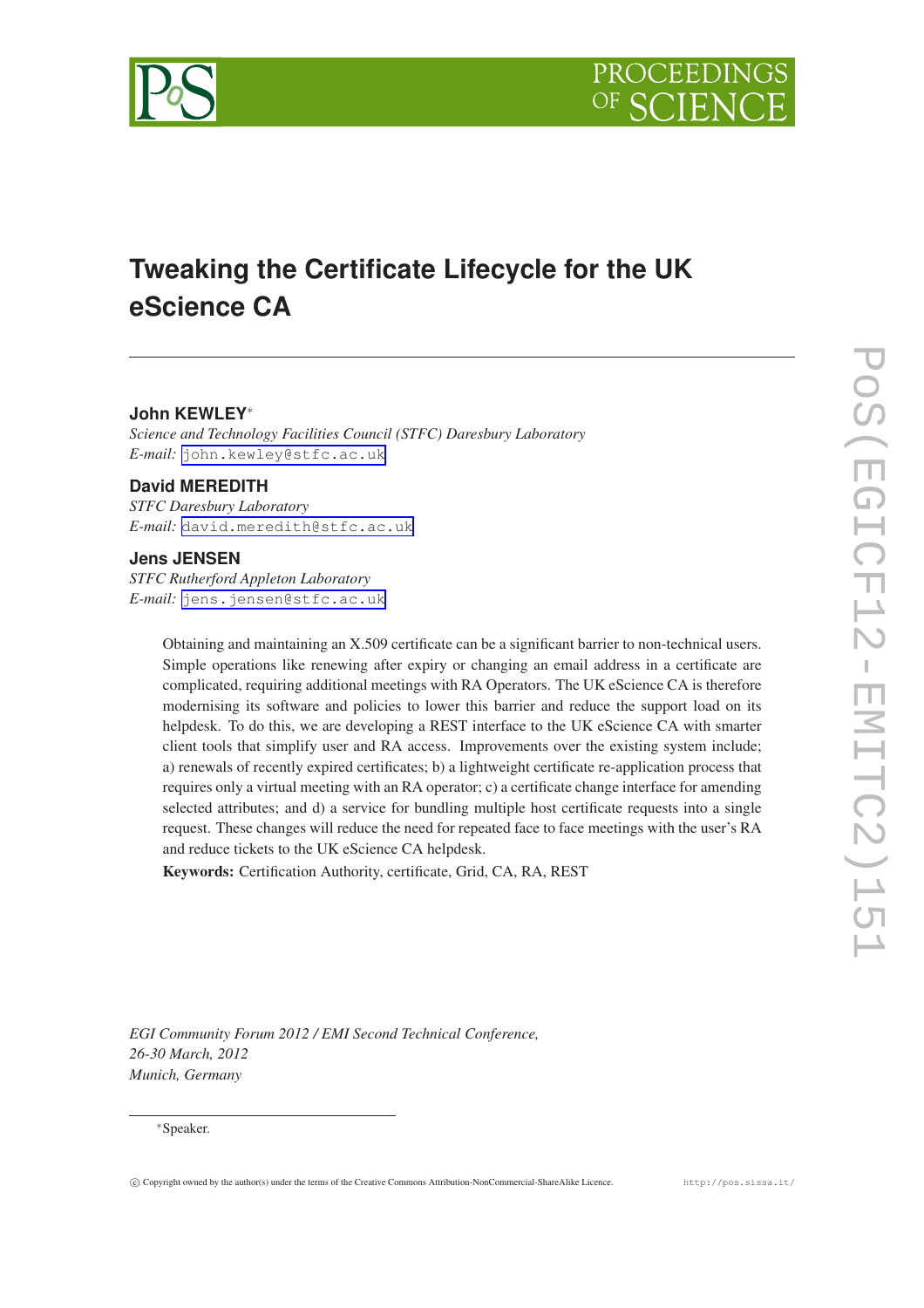## 1. The UK eScience CA

The UK eScience Certification Authority (CA) is one of the world's busiest Grid Certification Authorities, having issued approximately 30,000 certificates. It is assisted by 93 Registration Authority (RA) Operator[s] at 66 institutions throughout the United Kingdom. It is accredited by the International Grid Trust Federation (IGTF) [\[1](#page-8-0)] and issues 13 month Grid certificates confirming to the Classic X.509 Authentication Profile [\[2\]](#page-8-0).

Following IGTF policy, when certificates are initially requested from the UK eScience CA, the user must meet face to face with their RA Operator so their PhotoID can be checked and photocopied. Virtual meetings over Access Grid or Video Conference are not permitted. This is because the RA Operator must check the likeness on the PhotoID in person and also make a photocopy. Annual renewals<sup>1</sup> require only that the RA Operator confirms the user's continuing entitlement to a certificate: a face to face meeting is not required at this stage.

Until recently, the UK eScience CA has used a browser interface (based on an early version of OpenCA [\[3](#page-8-0)]) to request, renew and revoke certificates. However, for a variety of operational reasons we have had to make a number of bespoke changes to the software. As a result, we have been unable to keep up to date with the latest OpenCA release as reintegration would have become too time-consuming. Consequently, the version of our OpenCA has become out-dated and has become incompatible with the recent profusion of browser releases (even if more recent versions of OpenCA provide better support). As a result, there are now many browsers that we cannot support.

In fact, browsers generally make it harder for us to support certificates as they are designed for general certificate use and because they need to discourage users from trusting CAs that are not already in the browser keystore. For example, the private key is not usually available independently from its certificate and the certificate/key pair is exported in PKCS#12 [[4](#page-8-0)] format which means users (often) need to extract the certificate and private key using arcane OpenSSL commands. In fact some browsers do not include the private key by default when exporting a certificate. Finally, browsers also tend to change how they support certificates over time.

Although this is highlighted on all our websites, we still receive a large number of UK National Grid Service (NGS) [\[5\]](#page-8-0) helpdesk tickets where users have either overlooked or ignored these warnings. Furthermore, it is often non-trivial for the support team to identify when users have used an incompatible browser. This is because the certificate application process will fail at different stages, and with different errors depending on which unsupported browser has been used.

## 2. CertWizard and RESTful CAServer

In order to reduce such user issues and corresponding helpdesk tickets, we have developed CertWizard [\[6\]](#page-8-0), a Java tool which is both operating system and browser independent. It can be deployed as either a WebStart application or an executable . jar file. It provides a consistent interface for users and assists in certificate application, renewal, revocation and installation of their certificate as separate usercert.pem and userkey.pem files. The modular design of the

<sup>&</sup>lt;sup>1</sup>Technically when we say "renew" we really mean a rekey since the user creates a new key pair and a new certificate request and associates this new request with the old private key.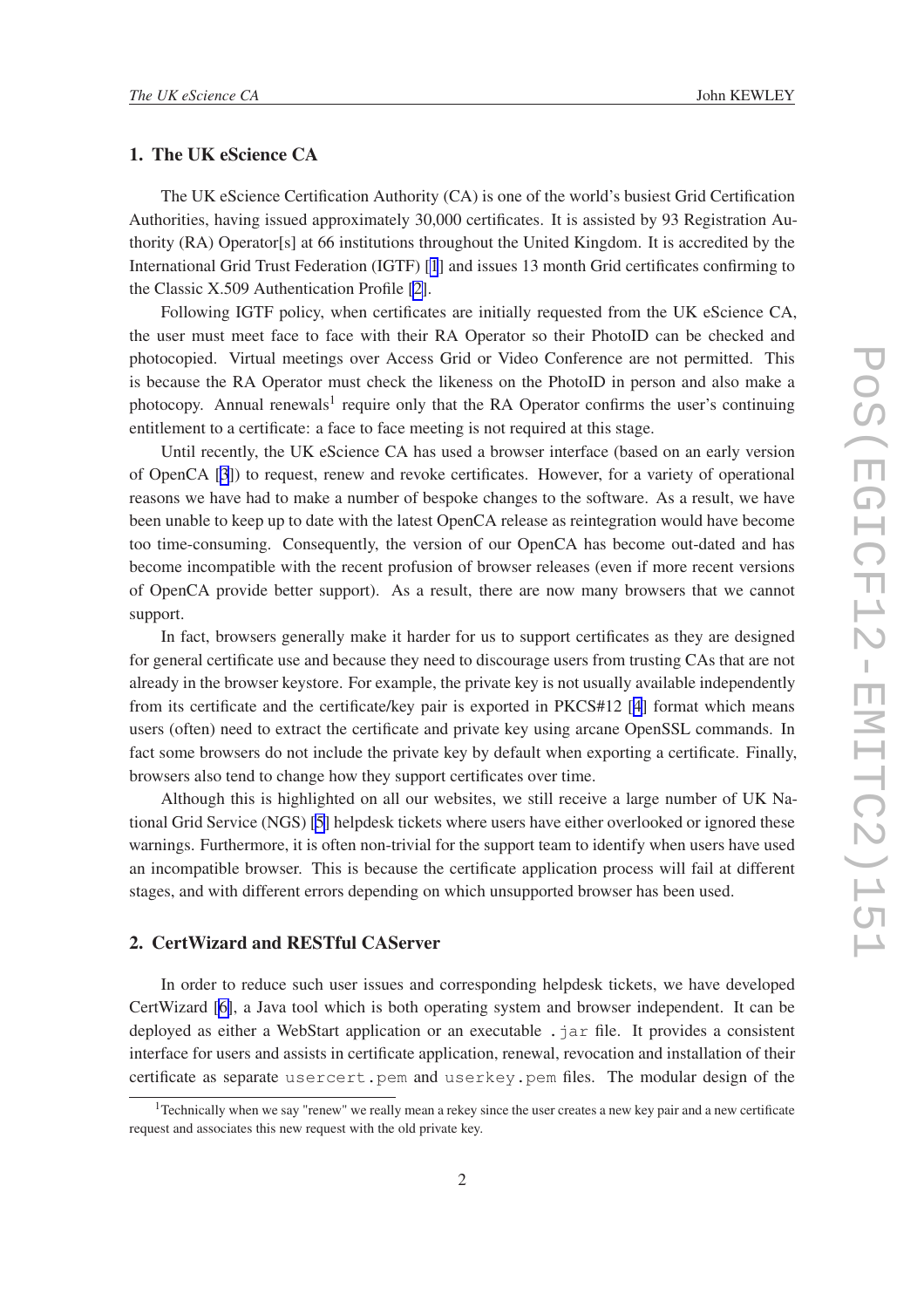<span id="page-2-0"></span>tool allows us to integrate it with MyProxyUploader, which provides an interface for generating Grid proxy certificates of various types, including those with attributes for Virtual Organization Membership Service (VOMS).

The CAServer provides support for both user and server certificates and has an additional interface for submitting bulk-host requests.

The CertWizard communicates with our newly developed CAServer over a secure Representational State Transfer (REST) interface. The REST service endpoints are secured and encrypted using a) HTTPS server authentication in conjunction with b) a proprietary Proof of Possession of Private Key (PPPK) challenge/response protocol which is used to authenticate the user. It is this server that then communicates with the database directly in a manner which is fully compatible with OpenCA which uses the database simultaneously (see Figure 1).



Figure 1: CertWizard and CAServer replace the previous Browser and OpenCA interface

This bulk-host request interface allows a large number of server certificates (belonging to the same domain) to be requested in a single request. The bulk-host client is currently a REST-enabled Perl script and is typically used by administrators of large Grid resources. In the future, we also envisage that the bulk request service may be utilised by our training CA for requesting a set of training certificates.

## 3. Current UK eScience Certificate Lifecycle

Figure [2](#page-3-0) shows the current UK eScience Certificate Lifecycle as a State Transition Diagram (STD). Its is typical of many CAs and hence some of our suggested changes later are widely applicable. The ovals show the three certificate states while the boxes show the UK eScience CA processes that are used to create a valid certificate (Apply and Renew) or change its state (Revoke). Certificates expire naturally without any user-invoked process so that transition is left unlabelled. Once approved and signed, a certificate remains valid until it is renewed, revoked or automatically expired after 13 months. In the latter two cases it can no longer be renewed and the user must apply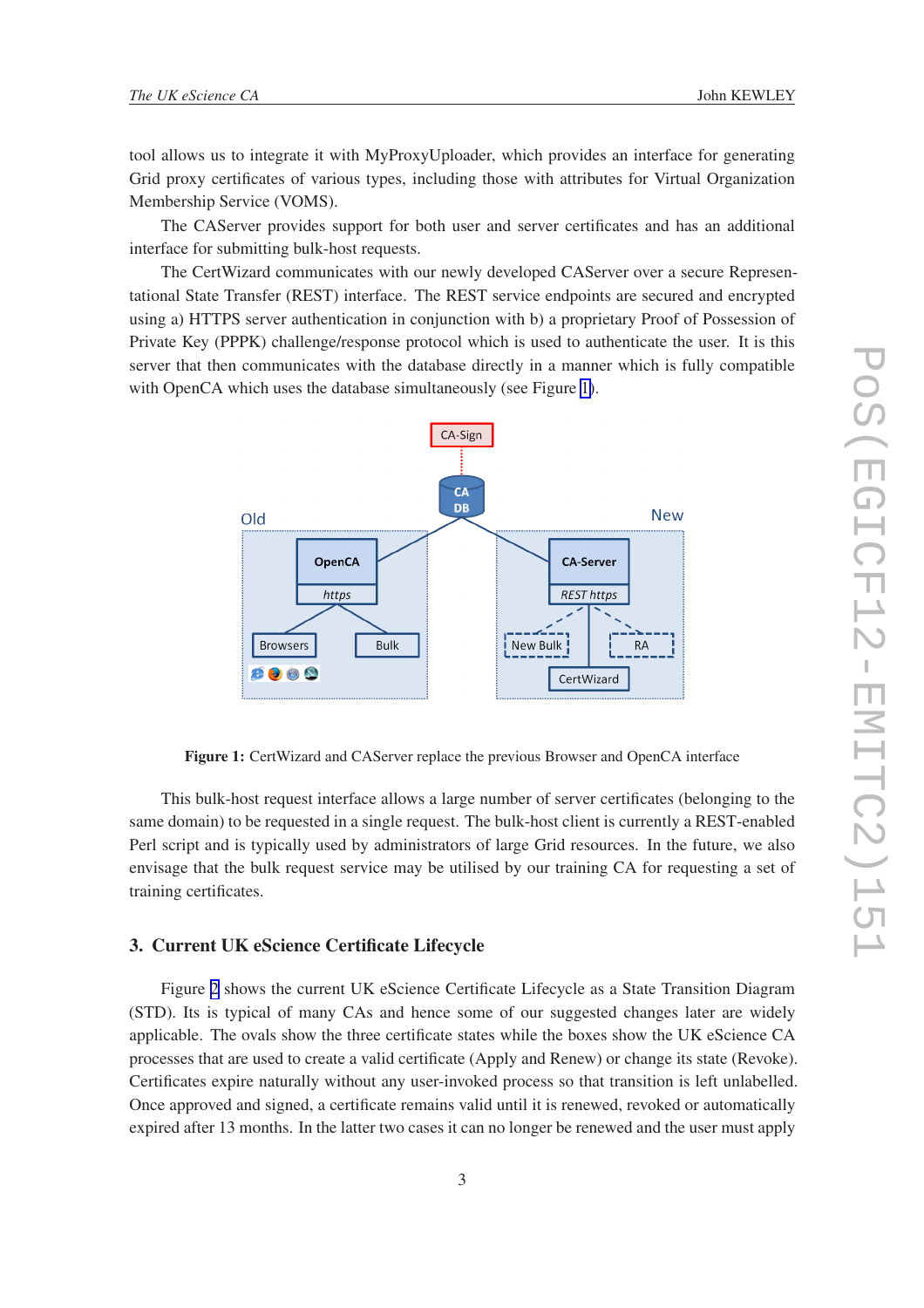<span id="page-3-0"></span>

Figure 2: State Transition Diagram of the Current UK eScience Certificate Lifecycle

for a new certificate (this is represented in Figure 2 by the dotted lines): this would entail a further face to face meeting with the user's RA Operator. Subsequent figures will show amendments to this original lifecycle in red.

#### 3.1 Problems with the Certificate Lifecycle

The NGS Support Centre receives many tickets from users who can no longer use the Grid as it turns out that their certificate has expired without them realising: one day it works; the next day it doesn't. There can be several reasons for this: maybe their site spam filter prevented our reminders from reaching them; maybe their email address has changed; or maybe it has gone to a mailbox that they only check infrequently. If a user's email changes during their certificate's lifetime, then their only available option is to request the revocation of their current certificate and apply for a new one with the new interface which provides a method for amending a certificate's email address at renewal.

Our policy (in accordance with IGTF policy) of insisting on face to face meetings for new certificate requests works well unless users miss their renewal date, forget their password, need to change their certificate's email address, or have successfully applied for a certificate only to find they used the wrong browser and now cannot download it. In theory, a visit to a local RA Operator shouldn't present much of a problem, but not all institutions have their own RA and many of our users spend time on secondment at other institutions (CERN for instance). Visiting an RA Operator therefore, can be both time-consuming and expensive, especially as it is only to re-check a PhotoID that has already been checked and photocopied on a previous occasion.

## 4. Changes to the Certificate Lifecycle

To counter the problems mentioned above we are planning the following changes to our Certificate lifecycle by amending the associated software and policies. Note that these have been described as separate changes, but in Figure [6](#page-6-0) they are combined.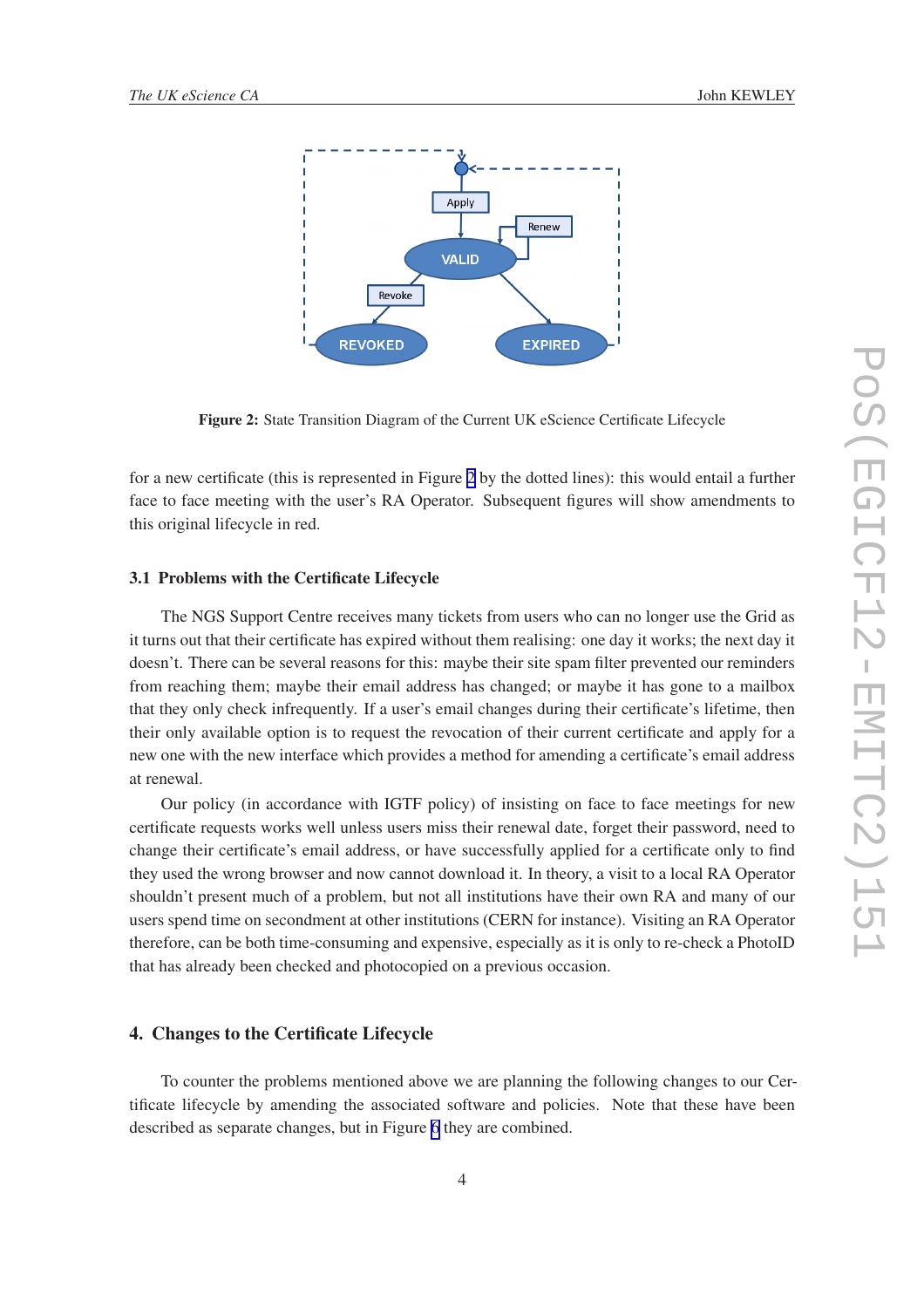#### 4.1 Re-Applications

Since a valid certificate is needed for the renewal process, if a user's certificate has been revoked, lost or expired then renewal is not possible. Instead, the user must follow the process for requesting a new certificate. Currently this is also the case if a user's email address has changed or a certificate has been lost, although in these cases the current certificate must first be revoked. What the user wants to do is re-apply for a certificate without attending another face to face meeting with their RA Operator. It is this process of Re-applying that we want to simplify: reducing involvement of the RA Operator and eliminating the need for any subsequent face to face meetings after the initial one.



Figure 3: Introducing the Re-Application Process

What we require is a "Repeat Application" process that lies somewhere between an initial application and a renewal. We call this a "Re-Application". Figure 3 show how the proposed re-application amends the existing User Certificate Lifecycle. As illustrated, we propose that in a re-application the user only needs to meet virtually with the RA Operator rather than face to face. This can be carried out over Access Grid or Video Conference. The rest of the process is largely the same as an initial application, but the key difference is that the RA Operator needs only confirm a user's on-screen likeness using the photocopy of the user's PhotoID (taken during the initial face to face meeting). The RA Operator should also confirm that the user has the same identifying numbers on his/her PhotoID. The remainder of the Approval process is identical to a New request. Therefore, for auditing purposes, the RA Operator must still make a record of that virtual meeting.

#### 4.2 Permit Renewal (Rekeying) of Recently Expired User Certificates

Following the lead of the IGTF-accredited DOEGrids CA [\[7](#page-8-0)], we would like to allow users to renew a recently expired user certificate. This amends our certificate lifecycle as shown in Figure [4.](#page-5-0) This will require changes to the CertWizard software and also amendments to our CA policy. The "grace period" cannot be too large since users and RA Operators tend to be more casual about revoking lost or stolen certificates if they have already expired. We have therefore decided to follow the precedent set by the DOEGrids CA and allow a 30 day grace period.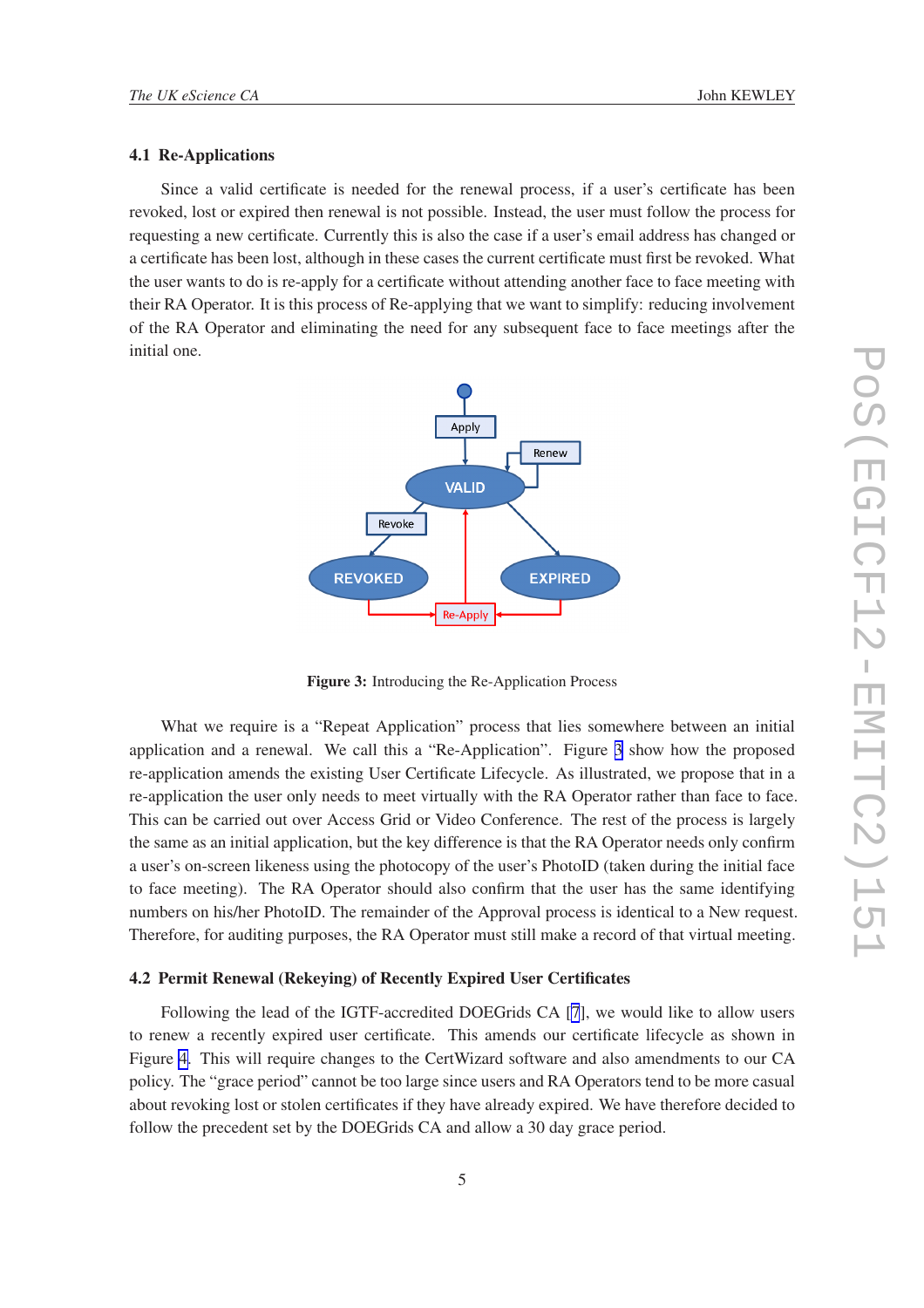<span id="page-5-0"></span>

Figure 4: Renewing a Recently-Expired Certificate

Note that we have been running an analogous renew-after-expiry scheme "manually" for some years now: people who need to "renew" their certificate after expiry request a new certificate with the same distinguished name as the old one, and then use the old private key to sign an email containing the PIN used to request the new certificate. A CA operator then checks that a) the names match, b) the PIN matches the request, and c) the signature is valid in every respect except for the fact that the signing certificate has expired. Once the operator is satisfied, they may then approve the new request and archive the email. The archived email can be used to prove to an auditor that the person with the new certificate was the same as the person with the old certificate.

Few mail user agents allow email to be signed with expired certificates so we have implemented a basic recipe which involves creating the signature with OpenSSL and piping the mail into sendmail. This works only on  $UNIX(R)$  systems and similar; it is therefore an option we only use for the more technically minded users and/or the most urgent cases.

The new protocol associated with renewing expired certificates works essentially the same way: it proves possession of the private key associated with the now expired certificate. This could have been implemented in two ways: a) by calling normal signature validation routines, but modify them to overrule (in this case) the fact that the certificate has expired; or b) implement the PPPK protocol independently, using the normal  $RSA^2$  challenge/response.

The original design for PPPK was not just for certificates but also for requests (e.g. to delete requests, or prove rights to access the certificate). We therefore chose the second option (b) using our own key check of RSA keys with an algorithm very similar to the normal key challenge/response except based on the public key only, rather than the certificate. Of course some actions still require a valid certificate to be present: RA operations for example.

#### 4.3 A Change Interface

We are also considering a separate Change interface for amendments to certificates that do not require a full renewal or re-application, such as a change to an Email address for example. This is illustrated in Figure [5.](#page-6-0) As neither the DN nor the lifetime of the certificate would change, it is feasible that these change requests would not require the approval of an RA Operator. A Change

<sup>&</sup>lt;sup>2</sup>A public key algorithm by Rivest, Shamir and Adelman [[8](#page-8-0)]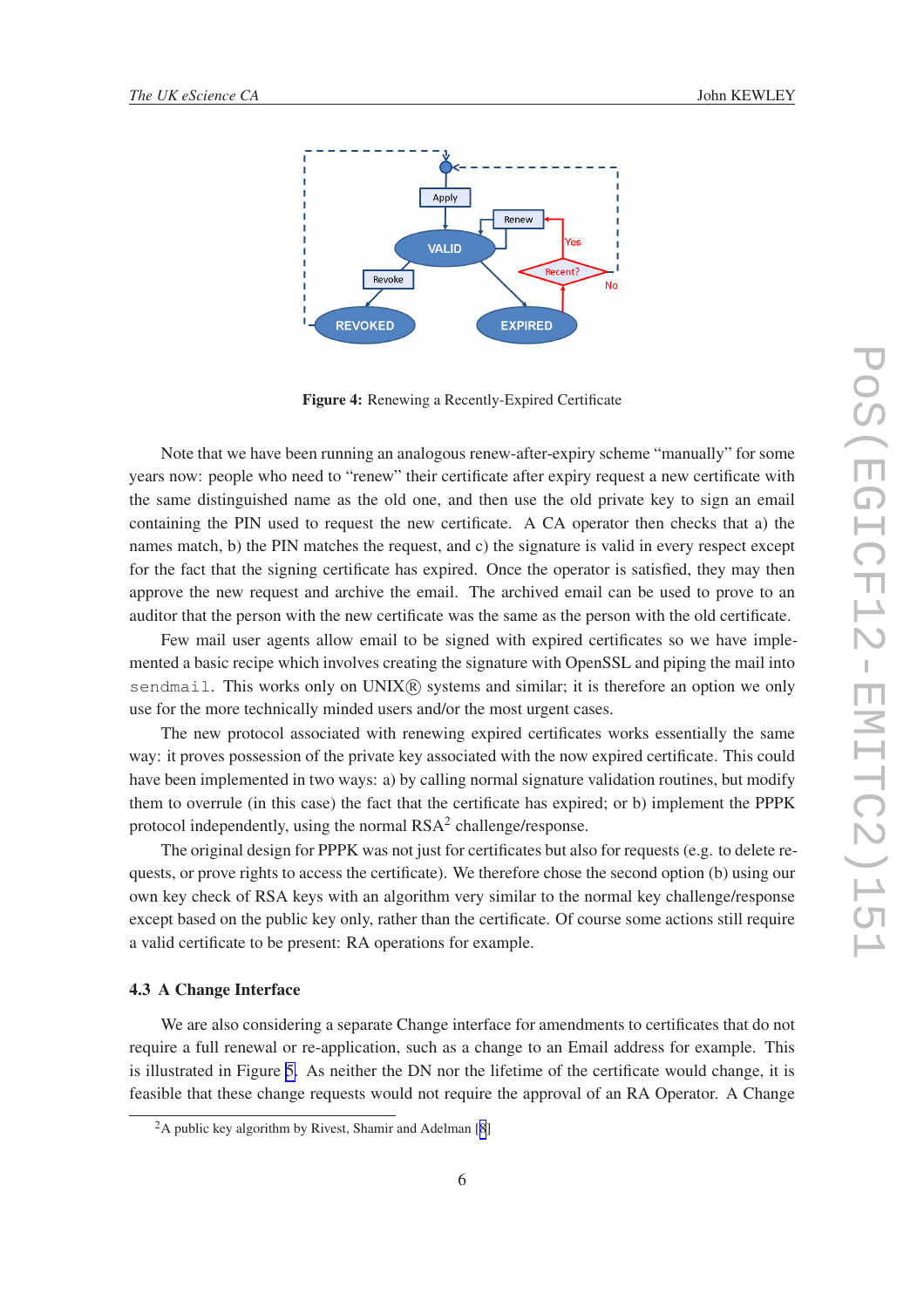

<span id="page-6-0"></span>

Figure 5: Certificate Lifecycle with Separate Change Process

interface could also be extended to amend other certificate details, such as adding Code Signing attributes. However, if the CA policy states that RA Operator approval must extend to cover such changes (including amendments to user email address), it would be more sensible to combine the features of the change interface with the renewal process. In doing this, a user would be able to amend certain certificate attributes only when renewing. The final implementation of the change interface is currently being discussed within the UK CA team.

## Apply Renew Change Yes **VALID No** Recent? Revoke **REVOKED EXPIRED** Re-Apply

#### 4.4 Putting it all together

Figure 6: Proposed UK eScience User Certificate Lifecycle

Combining all the above lifecycle changes together gives us Figure 6. These improvements are a) renewal of recently expired certificates; b) a lightweight certificate re-application process that can be satisfied with only a virtual meeting with an RA; and c) a certificate change interface for amending selected attributes (and in particular the email address associated with the certificate).

## 5. Future Work

We are currently completing support for both Single-Host and Bulk-Host certificate requests in the CAServer and in our REST clients. Once completed, our next major development will centre on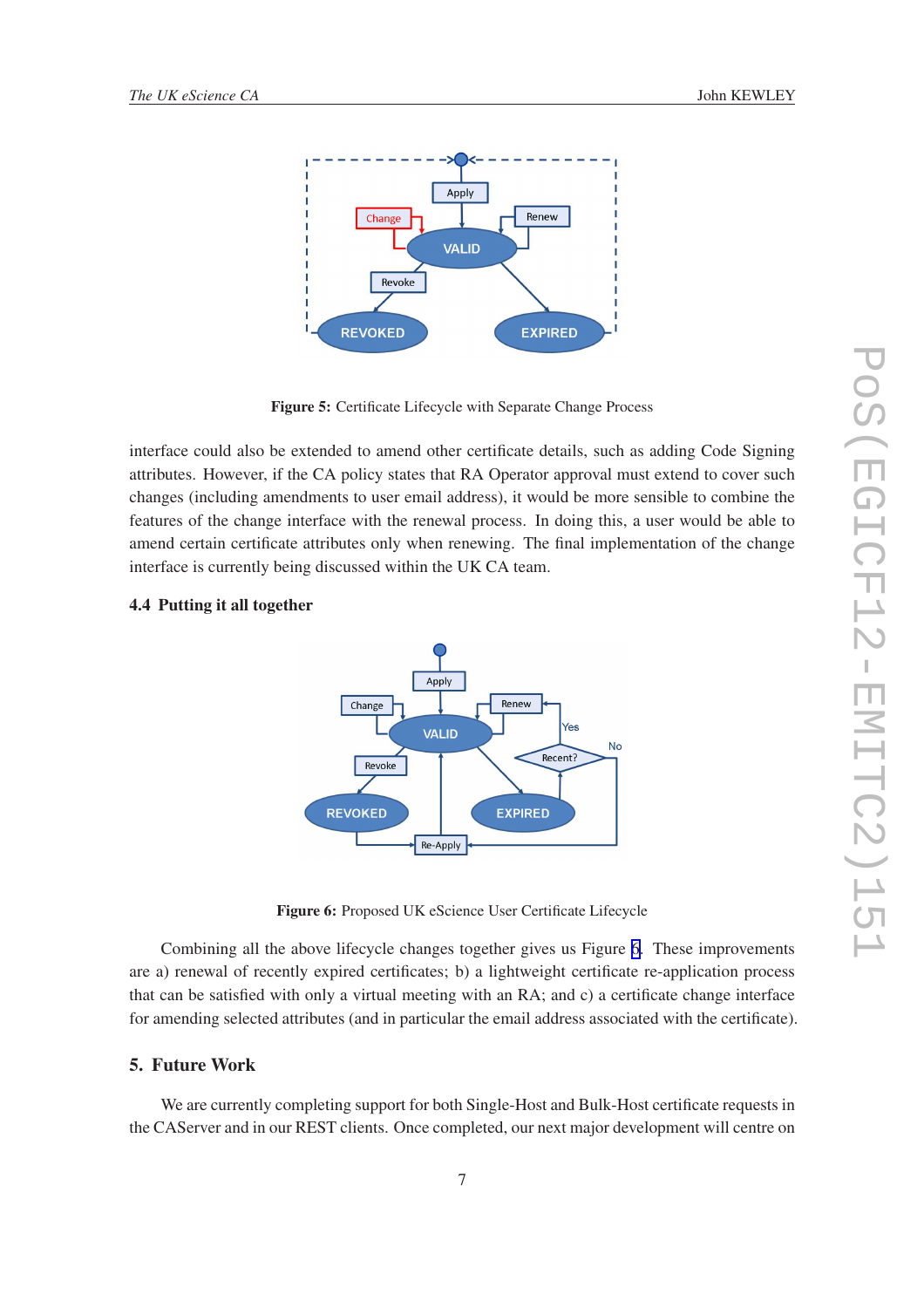the design of new REST endpoints for performing RA Operator tasks and corresponding client tool development. Like the OpenCA portal, the new RA operator interface will support parameterised searches of the CA database for different types of request, and subsequent approval and/or deletion of those requests.

Importantly, by providing a well defined set of REST services, different client tools can evolve accordingly. For example, we aim to extend our Java CertWizard with an RA operator interface. Conversely, we do not intend to extend our Perl script with the RA Operator functionalities — it will only support bulk-host certificate requests, unless demand dictates otherwise. It is also feasible that we design a new Web portal interface by re-using the APIs developed for use in the REST CAServer, that is, by reusing the abstractions that lie directly beneath the REST endpoints, such as the transactional service façades and data access objects. It is worth noting that a portal would not use the PPPK secured REST endpoints, but instead would use regular client-authentication using browser certificates.

We are also aware of other groups who have developed similar interfaces to their CAs and aim to engage with those groups to investigate the scope for collaboration. This could include code and software security reviews, and potentially a trial deployment within other CAs. In doing this, the software's usefulness and scope for reuse within projects such as the EGI can be better judged. Such feedback would be invaluable in highlighting missing functionality and identifying additional abstractions that would no doubt be required for subsequent CA customisation. While it is unlikely that that the software would fully replace an existing CA system, a feasible deployment scenario for other CAs would be to host a version of the REST services in conjunction with their current system as shown in Figure [1](#page-2-0). Those CAs could then provide a modified version of the CertWizard for their CA and/or provide additional clients to their CA. At the very least, we will aim to identify common modules that can be abstracted and packaged for reuse (e.g. the PPPK protocol and our implementation which is largely standalone and requires only a single database table).

Directions for further work also include an advanced interface to request robot or code-signing certificates, or for when users have their own hardware tokens.

# 6. Conclusions

The UK eScience CA helpdesk receives many tickets relating to certificates and their renewals. This is largely due to browser incompatibilities with our deprecated OpenCA Web interface. We are therefore improving our certificate lifecycle with the introduction of new and streamlined processes that will make it easier for users to manage personal and host certificates. To do this, we are developing a REST interface to the UK eScience CA with smarter client tools that simplify user and RA access.

By making the improvements to our X.509 certificate lifecycle shown in Figure [6,](#page-6-0) combined with the ability to request multiple host certificates as a bulk request as shown in Figure [1,](#page-2-0) we aim to reduce the need for reapplications and also provide an alternative to the currently required face to face meeting for renewals. Users will therefore be able to renew recently expired certificates, amend their certificates email address and avoid unnecessary face to face meetings when on secondment. Although these improvements require extra development effort, we can subsequently take control of our certificate lifecycle and improve our users' experience.